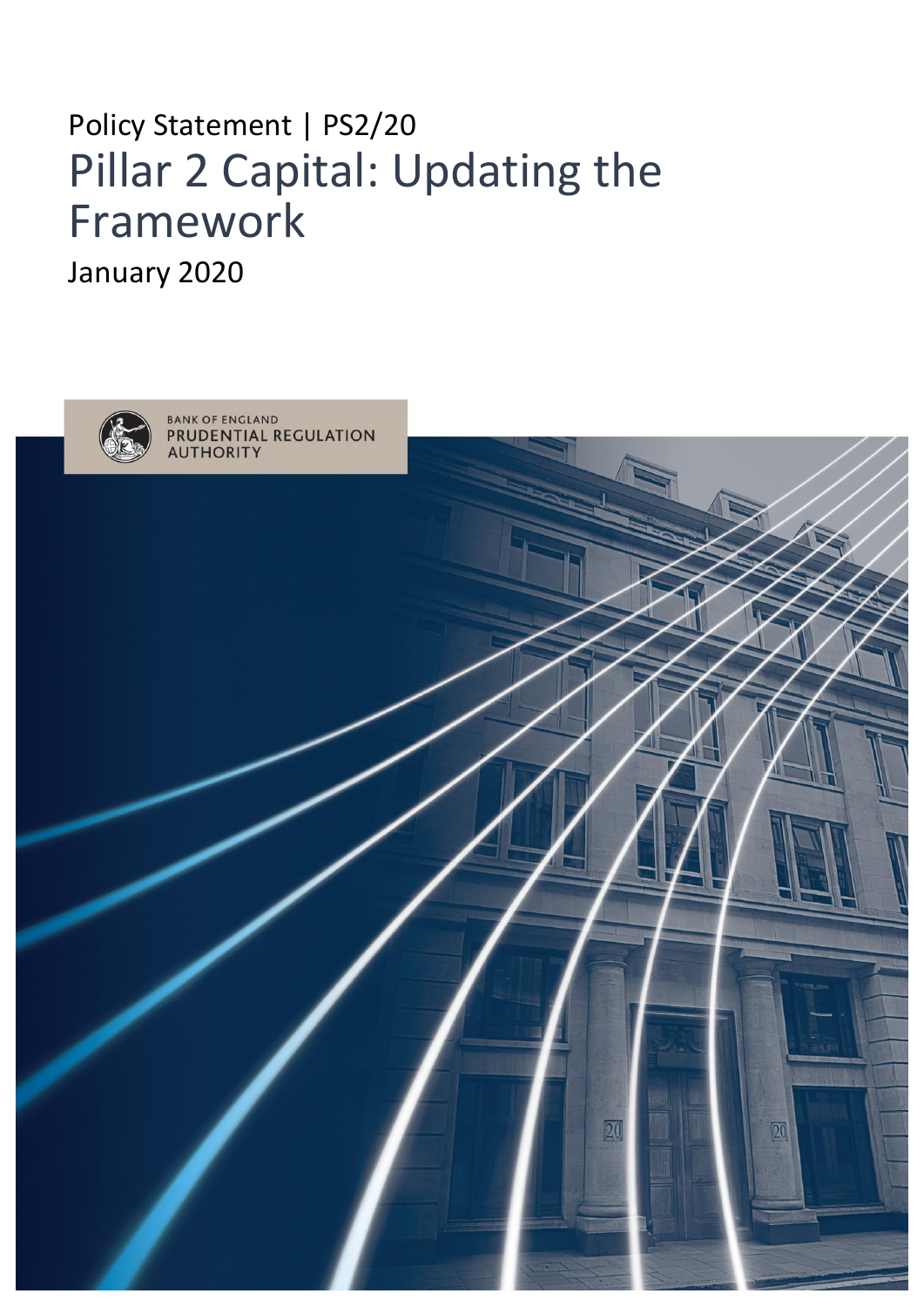

## Policy Statement | PS2/20 Pillar 2 Capital: Updating the Framework

January 2020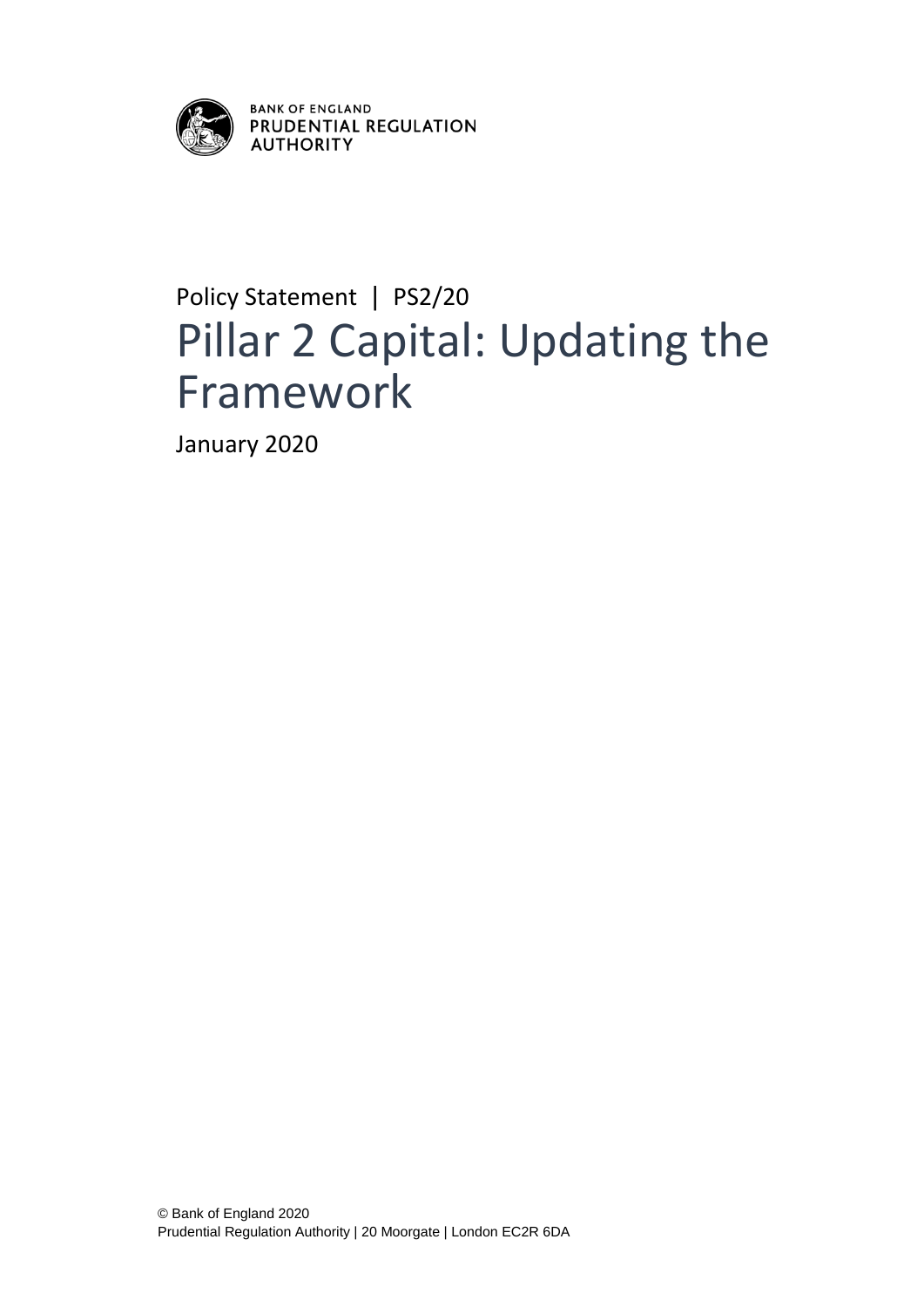## **Contents**

| $\mathbf{1}$      | <b>Overview</b>              |  |
|-------------------|------------------------------|--|
| $\mathbf{2}$      | <b>Feedback to responses</b> |  |
| <b>Appendices</b> |                              |  |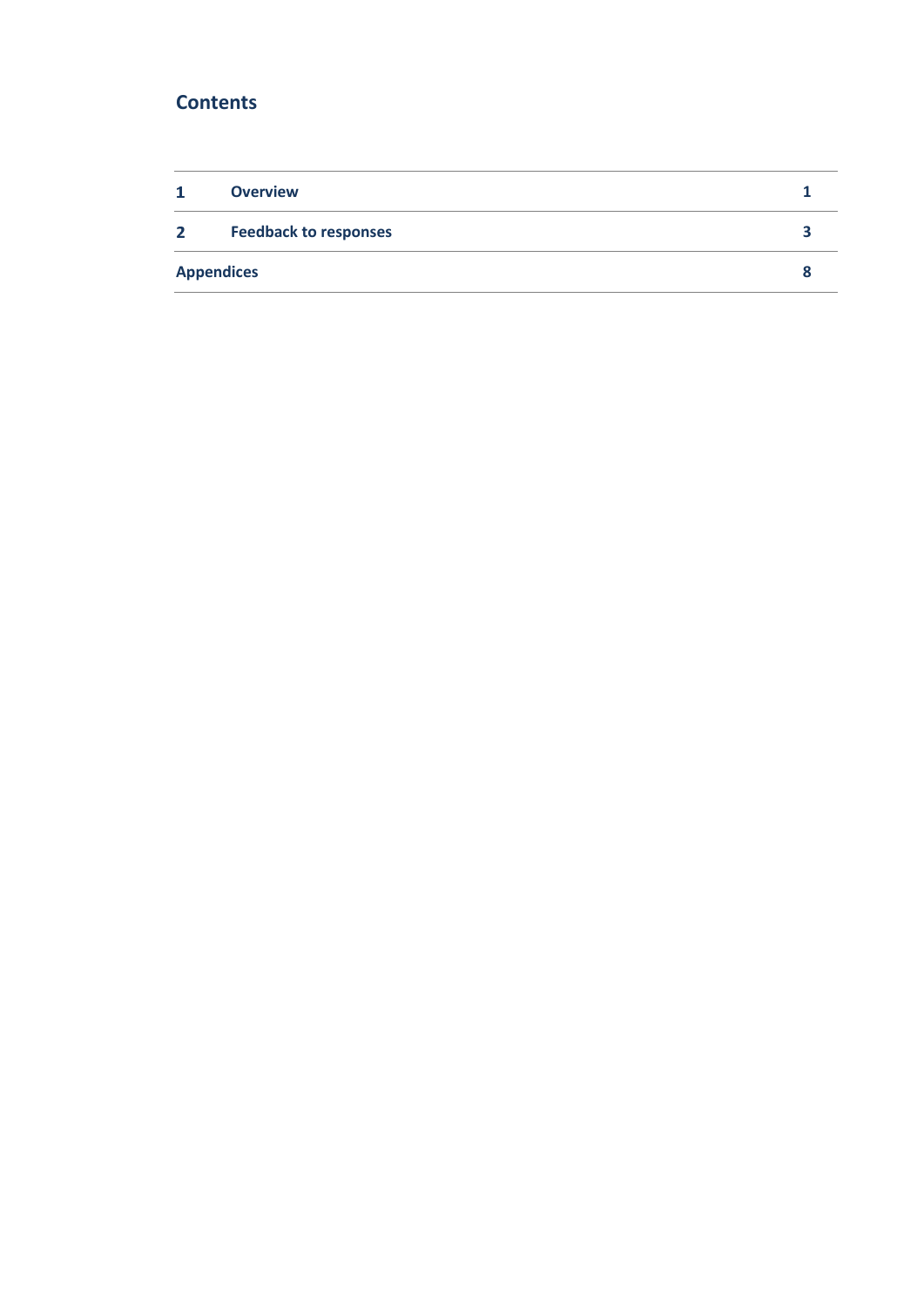## <span id="page-3-0"></span>**1 Overview**

1.1 This Prudential Regulation Authority (PRA) Policy Statement (PS) provides feedback to responses to Consultation Paper (CP) 5/19 'Pillar 2 capital: Updates to the framework'.**<sup>1</sup>** This PS contains the final amendments to the Pillar 2 framework and updates to the following Statement of Policy (SoP) and supervisory statements (SS):

- SoP 'The PRA's methodologies for setting Pillar 2 capital' (Appendix 1)
- SS31/15 'The Internal Capital Adequacy Assessment Process (ICAAP) and the Supervisory Review and Evaluation Process (SREP)' (Appendix 2); and
- SS6/14 'Implementing CRD IV: Capital buffers' (Appendix 3).

1.2 This PS is relevant to PRA-authorised banks, building societies and PRA-designated investment firms (firms). It is not relevant to credit unions, insurance and reinsurance firms.

## **Background**

1.3 In CP5/19 the PRA proposed to update the Pillar 2 capital framework to reflect continued refinements and developments in setting the PRA buffer (also referred to as Pillar 2B). The CP made proposals in five areas:

- the hurdle rate in stress
- buffer interactions and usability
- the risk management and governance assessment
- updating benchmarks for assessing Pillar 2A credit risk; and
- minor corrections to drafting.

## **Summary of responses**

1.4 The PRA received five responses to CP5/19. Respondents sought further clarification on setting the PRA buffer using the hurdle rate in stress, buffer interactions and usability.

## **Changes to draft policy**

1.5 Following consideration of the respondents' comments, the PRA has made some minor changes to the proposals. The PRA has updated the SoP to clarify that:

- in general, the PRA will use the leverage exposure measure as the single scaling base for the operational risk and interest rate risk in the banking book (IRRBB) Pillar 2A components of the hurdle rate in stress because the PRA considers it to be a more robust and representative scaling base. This has been clarified in Table E - 'Pillar 2A scaling bases'
- in setting the PRA buffer, factors in addition to a firm's hurdle rate(s) will be considered. These include, but are not limited to: the firm's leverage ratio; Tier 1 and total capital ratios; risks

<sup>-</sup>1 March 2019: https://www.bankofengland.co.uk/prudential-regulation/publication/2019/pillar-2-capital-updates-to-the-framework.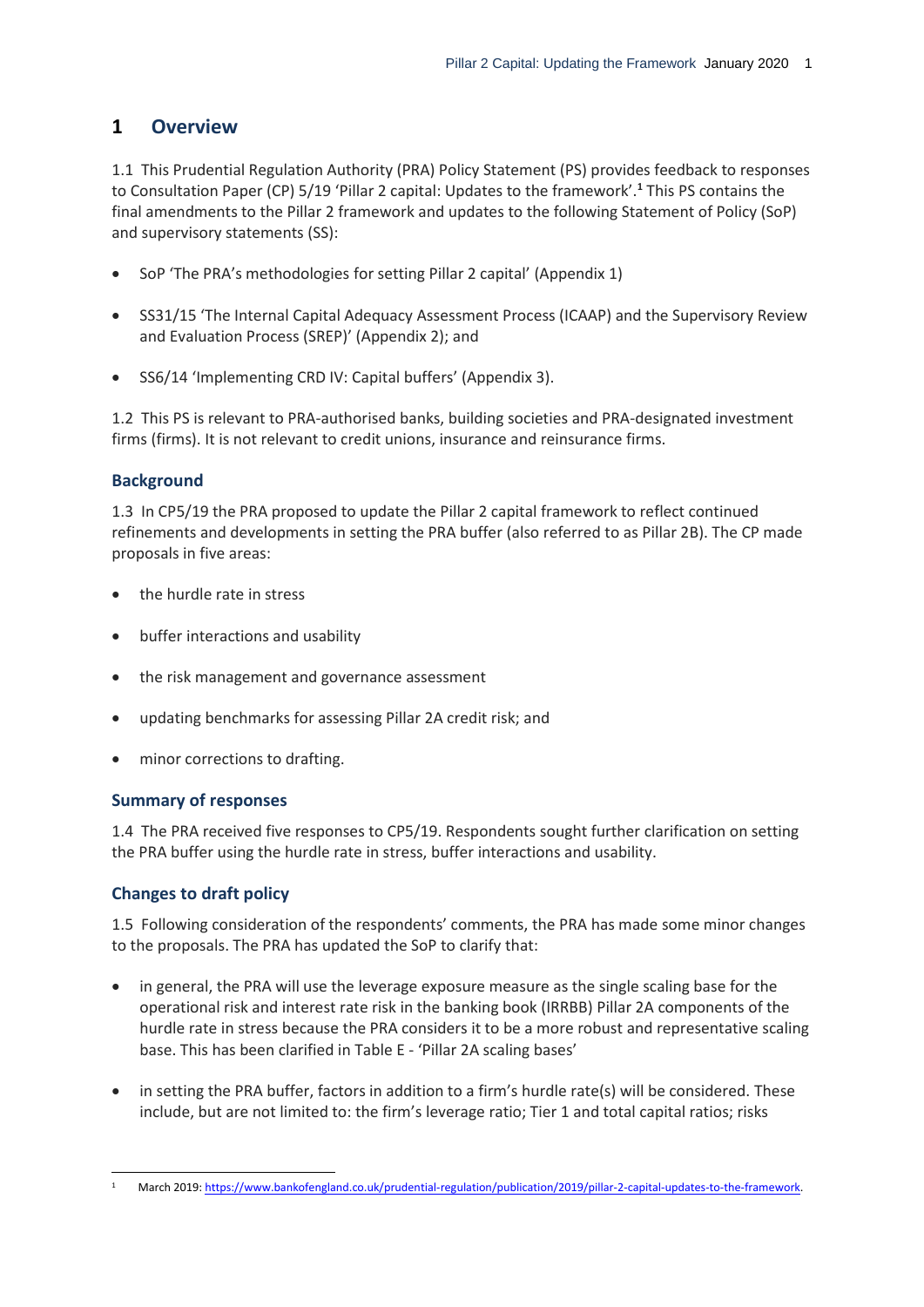associated with double leverage; and the extent to which potentially significant risks are not captured fully as part of the stress test. This is set out in paragraph 9.44

- the purpose of the PRA buffer and its interaction with the combined buffers is set out in paragraph 9.1 and 9.28-9.31
- in general, the PRA takes the approach of using risk weighted assets (RWAs) at the start of the stress and that this may be adjusted to reflect changes to the balance sheet as set out in paragraph 9.32
- the example illustrating the process of calculating the PRA buffer is a stylised example and does not represent an exhaustive scenario as set out in paragraph 9.32.

1.6 In addition to the changes above, the PRA has decided to add a reference in SS31/15, paragraph 2.41, to its existing policy on managing climate-related financial risks.

1.7 The PRA has made no changes to the draft policy for SS6/14.

1.8 The changes are explained in Chapter 2. The PRA does not consider these changes significant enough to have any additional material impact on the costs or benefits on firms or mutuals, and so has not provided an updated cost-benefit analysis.

#### **Implementation**

-

1.9 The changes in this PS take effect from publication date on Thursday 23 January 2020.

1.10 The policy set out in this PS has been designed in the context of the current UK and EU regulatory framework. The PRA will keep the policy under review to assess whether any changes would be required due to changes in the UK regulatory framework, including those arising once any new arrangements with the European Union take effect.

1.11 In the event that the UK leaves the EU with no implementation period in place, the PRA has assessed that the policy would not need to be amended under the EU (Withdrawal) Act 2018 (EUWA). Please see PS5/19 'The Bank of England's amendments to financial services legislation under the European Union (Withdrawal) Act 2018<sup>'2</sup> for further details.

1.12 The final SSs and SoP attached to this PS should be read in conjunction with SS1/19 'Nonbinding PRA materials: The PRA's approach after the UK's withdrawal from the EU'.<sup>3</sup>

<sup>2</sup> April 2019[: https://www.bankofengland.co.uk/paper/2019/the-boes-amendments-to-financial-services-legislation-under-the-eu](https://www.bankofengland.co.uk/paper/2019/the-boes-amendments-to-financial-services-legislation-under-the-eu-withdrawal-act-2018)[withdrawal-act-2018.](https://www.bankofengland.co.uk/paper/2019/the-boes-amendments-to-financial-services-legislation-under-the-eu-withdrawal-act-2018)

<sup>3</sup> February 2019[: https://www.bankofengland.co.uk/prudential-regulation/publication/2019/non-binding-pra-materials-the-pras](https://www.bankofengland.co.uk/prudential-regulation/publication/2019/non-binding-pra-materials-the-pras-approach-after-the-uks-withdrawal-from-the-eu-ss)[approach-after-the-uks-withdrawal-from-the-eu-ss.](https://www.bankofengland.co.uk/prudential-regulation/publication/2019/non-binding-pra-materials-the-pras-approach-after-the-uks-withdrawal-from-the-eu-ss)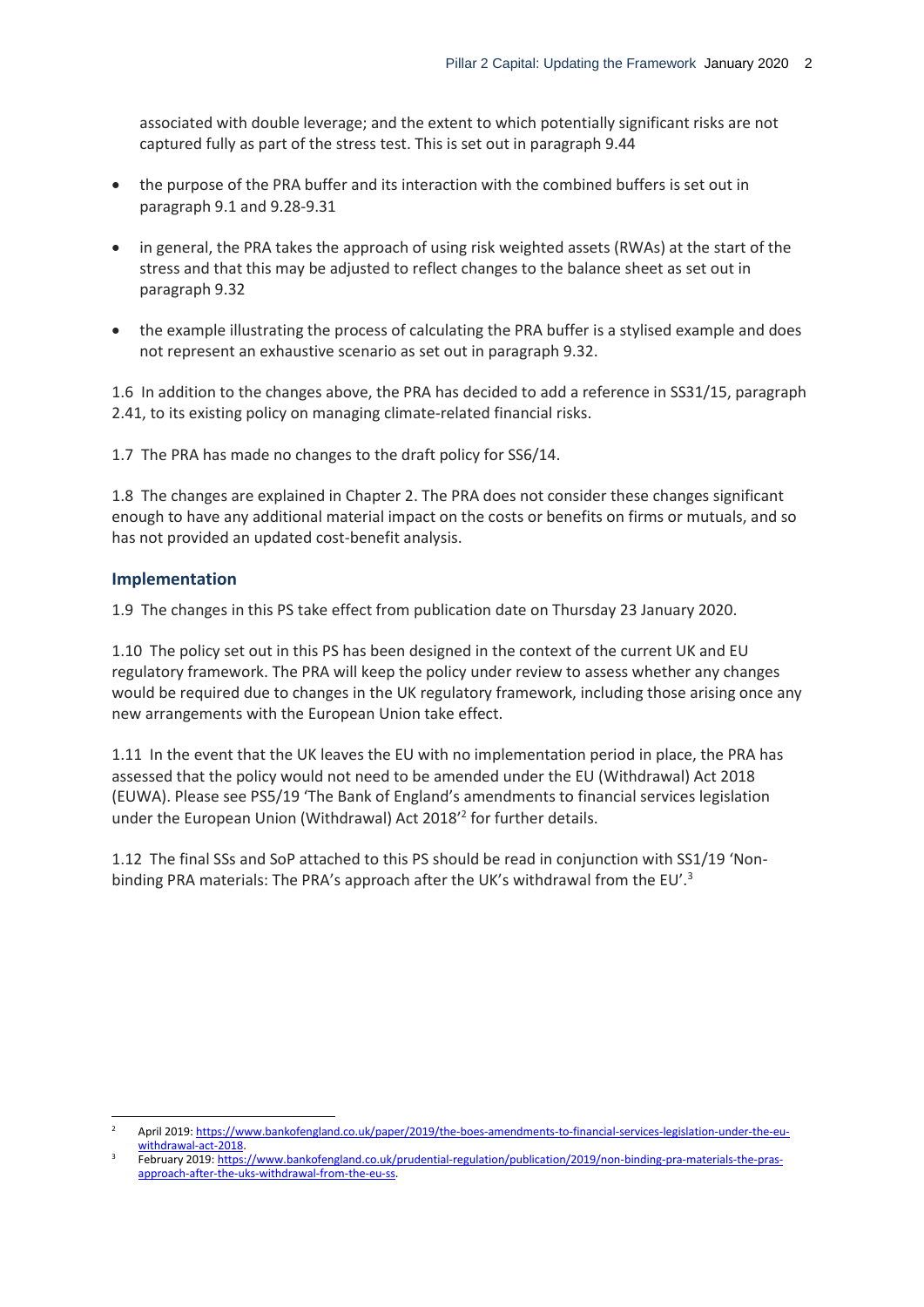## <span id="page-5-0"></span>**2 Feedback to responses**

2.1 The PRA has considered the responses received on the CP. This chapter sets out the PRA's feedback to those responses, and its final decisions.

2.2 This section sets out specific areas where the PRA has adjusted or clarified the proposals. It has been structured broadly along the same lines as the chapters of the CP:

- the hurdle rate in stress
- buffer interactions and usability
- the PRA buffer setting process
- responses outside of the scope of the CP; and
- additional clarifications that the PRA has made.

#### **The hurdle rate in stress**

2.3 In CP5/19, the PRA proposed a new approach for including Pillar 2A in the hurdle rate. The new approach was designed to better reflect the evolution of Pillar 2A over time in the stress test through scaling each Pillar 2A risk component with an appropriate base.

#### Scaling bases

2.4 Two respondents requested changes to the scaling bases used for Pillar 2A components in a stress. One respondent suggested that the PRA should commit to a single scaling base for every component ahead of the stress test, and the other suggested that operational risk be scaled to the leverage exposure measure.

2.5 The PRA has assessed the appropriateness of the scaling bases in response to these suggestions. The PRA considers that the leverage exposure measure is a more robust and representative scaling base for operational risk and IRRBB. The PRA considers that the total assets measure can be volatile, making it less useful.

2.6 As a result, the PRA will, in general, use the leverage exposure measure as the single scaling base for operational risk and IRRBB. The PRA clarifies this with an update to Table E – 'Pillar 2A scaling bases' in the SoP.

2.7 The PRA anticipates that this clarification with its focus on one measure will provide greater certainty for a firm's own stress testing and capital planning. Given this clarification to the SoP, the PRA considers that it is not necessary to confirm the scaling base ahead of stress testing.

2.8 One respondent requested that institutions subject to stress testing should be able to model pension risk as a part of their assessment of the stress hurdle rate.

2.9 The PRA expects firms to quantify the pension surplus or deficit in stress. However, the PRA does not expect firms to model their Pillar 2A pension risk add-on as an input to their hurdle rate. This calculation would involve several layers of judgement and be excessively complex. The PRA's approach to projecting the pension risk Pillar 2A add-on in stress therefore remains unchanged.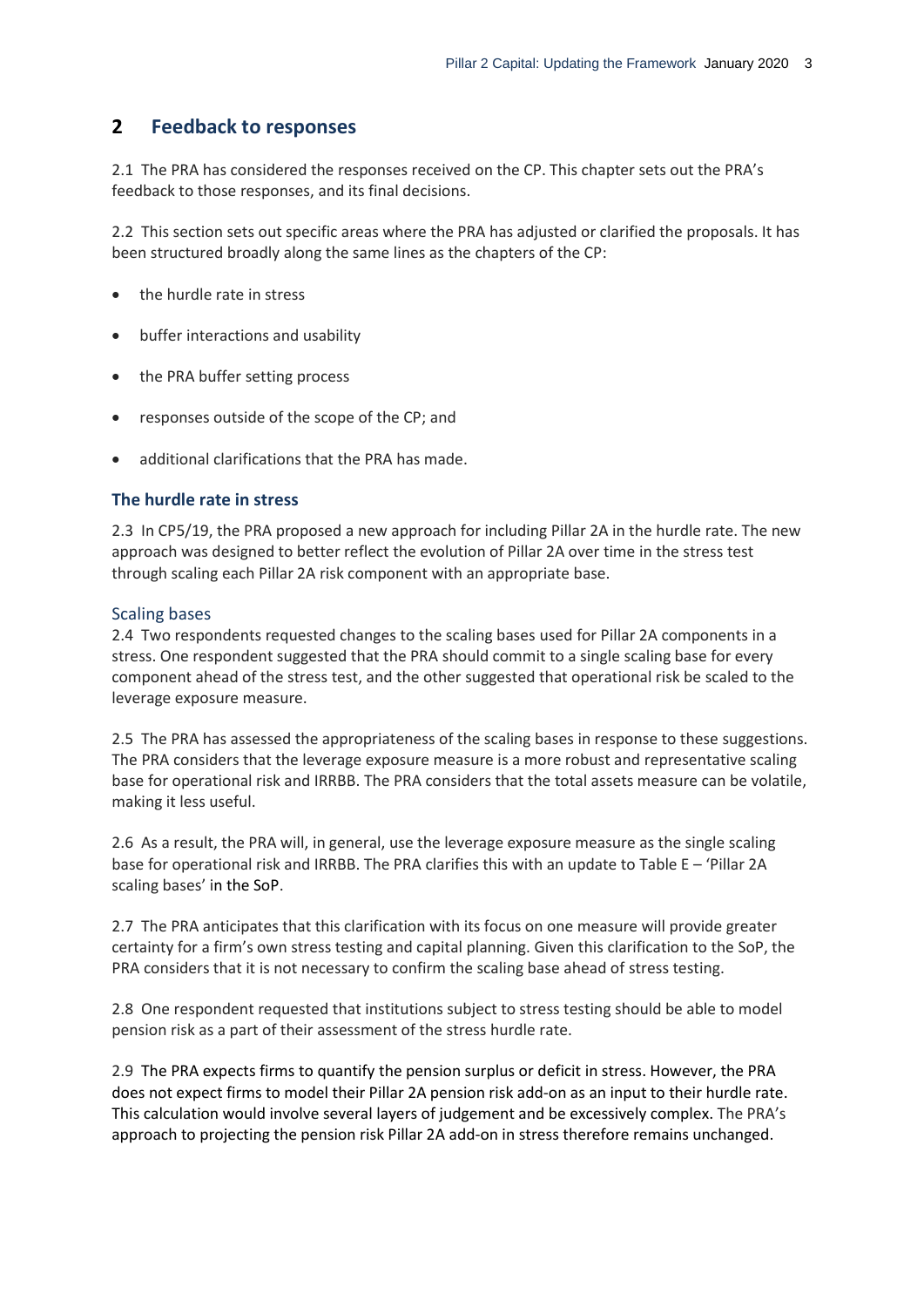#### Capital quality

2.10 One respondent sought clarification over whether hurdle rates are applicable only for common equity tier 1 (CET1), or also for other tiers of capital.

2.11 The PRA applies two types of hurdle rates: one based on the CET1 share of RWAs and the other based on the Tier 1 leverage ratio measure. In setting the PRA buffer other factors will be considered in addition to a firm's hurdle rate(s). These include, but are not limited to: the firm's leverage ratio; Tier 1 and total capital ratios; risks associated with double leverage; and the extent to which potentially significant risks are not captured fully as part of the stress test. This is set out in paragraph 9.44 of the SoP.

#### **Buffer interactions and usability**

2.12 In CP5/19, the PRA proposed to clarify the interaction between the PRA buffer and the combined buffers.<sup>4</sup> As a part of that, the CP included a new illustration of the capital stack that more accurately reflects the framework. The PRA also proposed revised language to clarify that the PRA buffer can be used to absorb losses in a stress.

#### The PRA buffer and the countercyclical capital buffer

2.13 One respondent had understood that the PRA buffer was additive to the capital conservation buffer (CCoB) but not the countercyclical capital buffer (CCyB) and requested examples for clarity.

2.14 The PRA's proposals in CP5/19 sought to clarify its existing approach to setting the PRA buffer and were not a reflection of new policy. The PRA sets the PRA buffer taking applicable buffers into account, as well as the annual stress test (AST) and any other stress tests carried out. The final PRA buffer is additive to the relevant CCyB. Changes in the CCyB<sup>5</sup> will generally be additive to firms' existing PRA buffers. This is illustrated in the stylised example in paragraphs 9.32-9.33 in the SoP. Any change in the CCyB rate set by the Financial Policy Committee (FPC) does not result in an immediate change to the PRA buffer.

#### Definition of the PRA buffer

-

2.15 One respondent requested further clarification of the definition of Pillar 2B and the PRA buffer, suggesting that new entrants may be confused. The PRA considers that the updated drafting of Chapter 9 of the SoP clarifies that the terms 'Pillar 2B' and the 'PRA buffer' can be used interchangeably to describe the amount of capital that firms should hold in addition to their total capital requirements and the combined buffer. The PRA considers that the updated drafting should improve understanding among market participants.

2.16 One respondent suggested that the existing capital stack illustration<sup>6</sup> should be retained. The PRA considers that the new illustration, proposed in CP5/19, better reflects the PRA's approach to setting the PRA buffer than the original. The new illustration does not reflect any changes to policy, but is a clarification of the PRA's existing approach. The PRA does not propose changes to the SoP.

<sup>4</sup> The combined buffer comprises the capital conservation buffer (CCoB), the countercyclical capital buffer (CCyB), the buffer for global and other systemically important institutions (G-SIIs and O-SIIs) and (for ring-fenced banks and the largest building societies) the Systemic Risk Buffer (SRB).

<sup>5</sup> The PRA buffer is composed of: the stress impact, the risk management and governance scalar and supervisory judgement. The stress impact is calculated as the reduction in CET1 capital headroom (shortfall) in a severe but plausible stress. The size of the PRA buffer is calculated as the stress impact net of the CCoB and the CCyB. The CP clarified that the PRA buffer will be a positive where the stress impact is greater than the sum of CCoB and CCyB. For example where the CCoB is 2.5% and the CCyB is 1%; the PRA buffer will be positive where the stress impact is greater than 3.5% (the calculation is independent of the size of the governance scalar and supervisory judgement).

<sup>6</sup> See figure 2, page 35, SoP, April 2018[: https://www.bankofengland.co.uk/prudential-regulation/publication/2015/the-pras](https://www.bankofengland.co.uk/prudential-regulation/publication/2015/the-pras-methodologies-for-setting-pillar-2-capital)[methodologies-for-setting-pillar-2-capital](https://www.bankofengland.co.uk/prudential-regulation/publication/2015/the-pras-methodologies-for-setting-pillar-2-capital)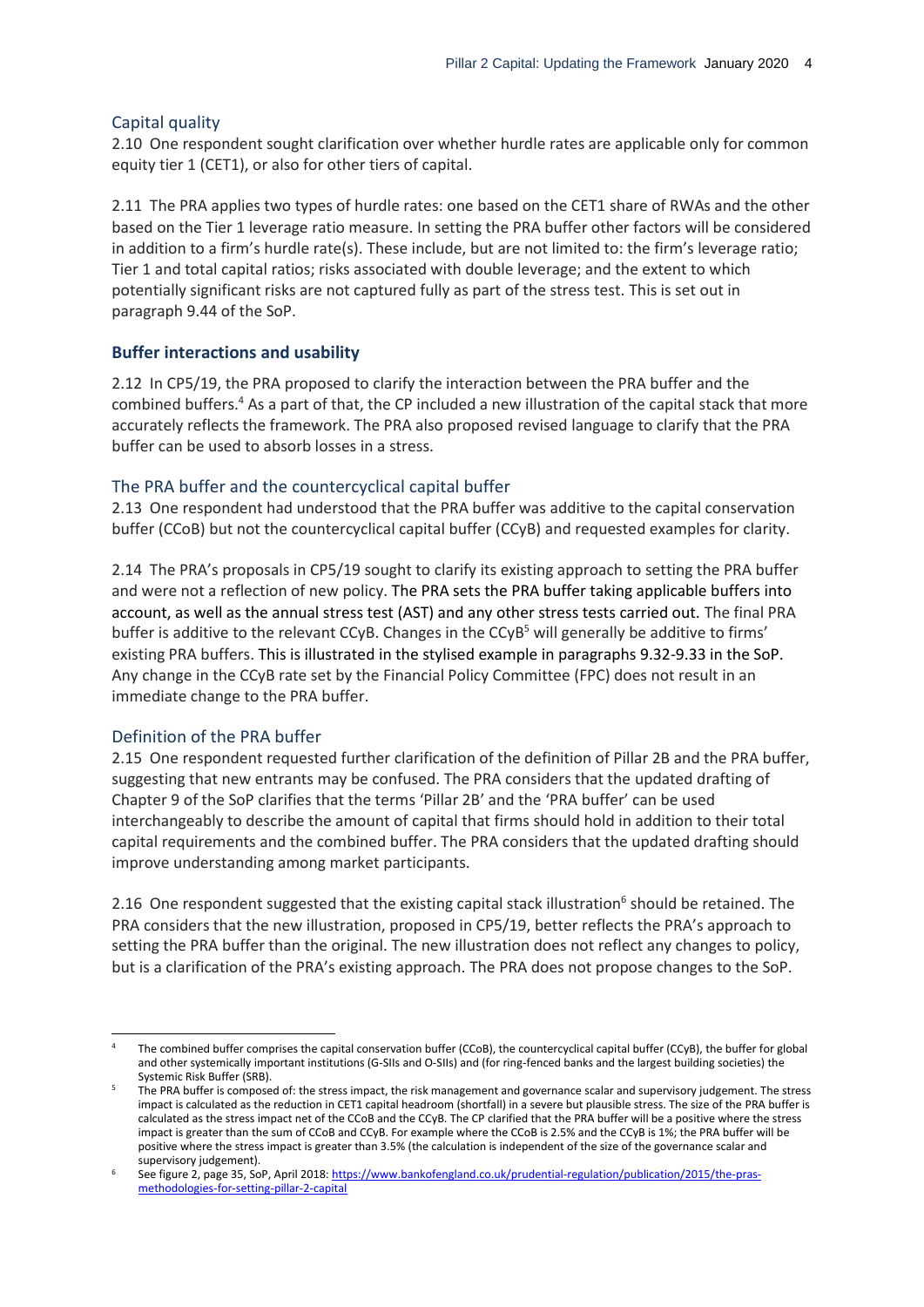#### The PRA's approach to buffer usability

2.17 Two respondents suggested that the PRA should add further information on the usability of the PRA buffer. In particular, to detail the circumstances under which firms may use the PRA buffer and the PRA's approach to its use. The respondents suggested firms had built up excess capital to avoid use of their PRA buffer.

2.18 The PRA considers that the proposed text in CP5/19 clarifies the PRA's view that the PRA buffer (as well as all capital buffer) is usable in a stress and the PRA does not expect firms to maintain additional capital to avoid using the PRA buffer or combined buffers in a stress. Where the PRA buffer is used to absorb losses in a stress, the PRA will be content for firms to rebuild their buffers over a reasonable period. The PRA will take into account the amount by which the buffer has been used, the type of stress experience and its expected duration. In the CP, the PRA notes that the PRA buffer should not be used in the normal course of business or as part of the firm's base business plan. The PRA has decided not to change the draft of the SoP.

#### **The PRA buffer setting process**

2.19 In CP5/19, the PRA proposed to illustrate the PRA buffer setting process through a stylised example. The PRA received comments relating to: the use of RWAs to set the PRA buffer; management actions; the accuracy of the numerical example; the capital composition of the hurdle rate; and a request to add further detail to the example.

#### Calculating the PRA buffer

2.20 One respondent sought clarification on how RWAs are used when calculating the PRA buffer.

2.21 The PRA derives the stress test impact in absolute terms and then expresses that as a percentage of the firm's RWAs. The PRA generally takes the approach of using RWAs as at the start of the stress. The PRA may apply adjustments to RWAs to reflect changes to the balance sheet. This is clarified in the SoP in paragraph 9.32.

#### Stylised example

2.22 One respondent sought clarification on how management actions are reflected in the example in CP5/19.

2.23 As stated in the SoP (paragraph 9.24 and 9.25), in setting the PRA buffer the PRA recognises management actions that firms could and would realistically take to mitigate the impact of the stress scenario. When considering the viability of the management actions, the PRA will consider the:

- credibility of the actions in hypothetical stressed market conditions
- effects on the firm's reputation
- risks with executing the actions
- time to implement the actions; and
- whether there is a proven track record of the applying the management actions.

2.24 Further guidance on management actions is provided in SS31/15. The stylised example includes the key information, but does not represent all factors considered in assessing the stress impact. This is clarified in the SoP in paragraph 9.32.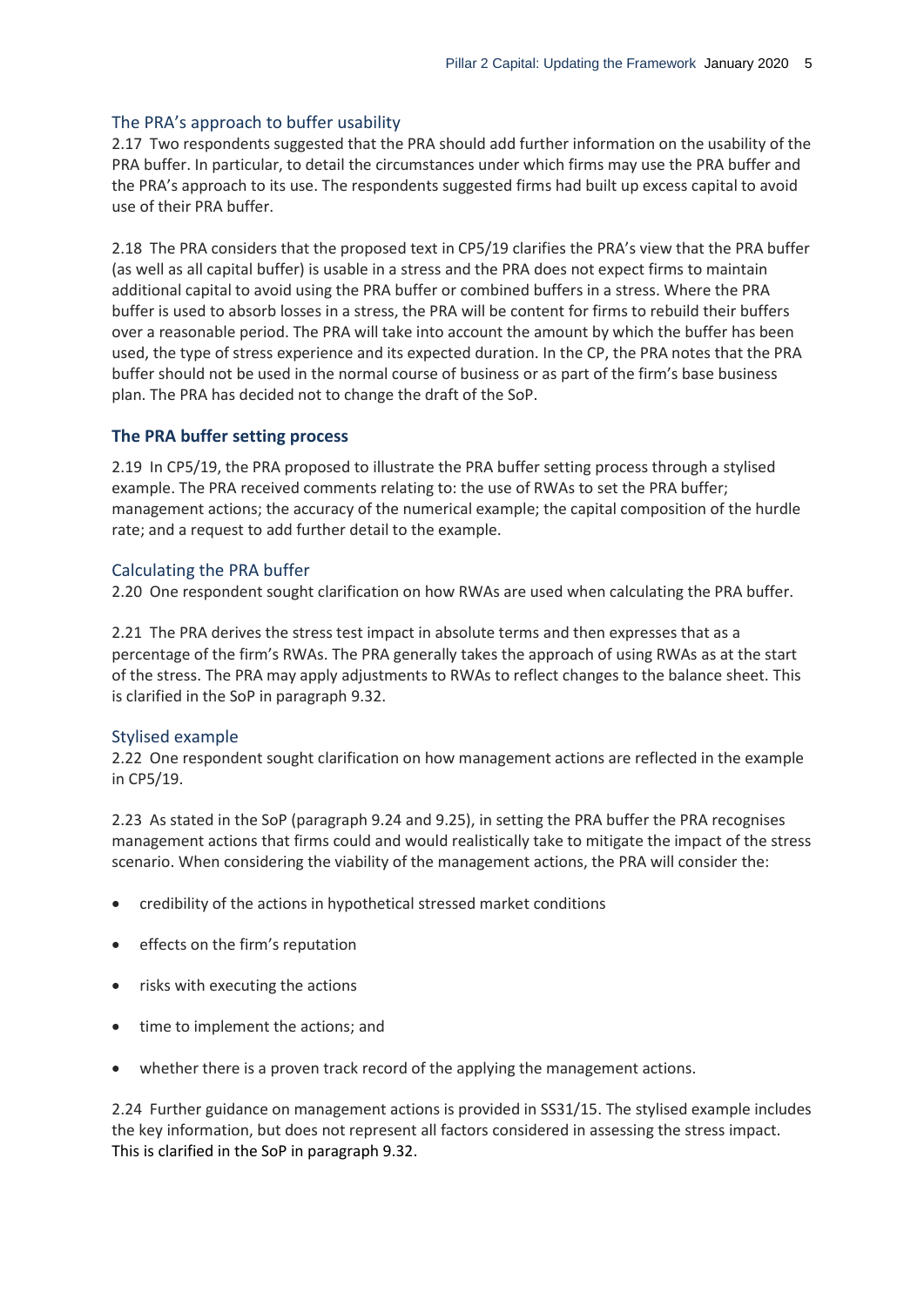2.25 One respondent questioned the accuracy of using 0.5% CCyB, instead of the current rate of 1% set by the FPC in the example, and noted a rounding point. The CCyB rate was given as an example only; it is not fixed and can change in response to changes in financial conditions. The example did not include the exact numbers from the calculations. The PRA has reflected the rounding in paragraph 9.33 in the SoP.

2.26 One respondent requested further explanation in the example on the composition of the hurdle rate and CET1 capital.

2.27 In CP5/19 the PRA proposed to clarify that a firm's hurdle rate is the level of CET1 capital it is expected to maintain in a severe but plausible stress. For all firms not participating in the AST, the hurdle rate is equal to total capital requirements (TCR). For firms participating in the AST, the hurdle rate is specified in stress test guidance published on the Bank's website.<sup>7</sup> CET1 capital may also be required to cover any shortfalls in Additional Tier 1 (AT1) or Tier 2 (T2) capital before it can count towards the combined buffer, the PRA buffer or be considered excess. The diagram proposed in CP5/19 is a stylised example to show how the PRA buffer is calculated. The PRA does not propose further changes to the example.

#### **Outside of the scope of the CP**

2.28 The remaining responses went beyond the scope of CP5/19.

2.29 One respondent encouraged further dialogue between the PRA and market participants around the impact of forthcoming regulatory change. The PRA welcomes this comment and will continue to maintain a dialogue with firms.

2.30 One respondent suggested that Pillar 2 capital should work as an insurance structure, with capital resources injected automatically as an unexpected loss event materialises, under terms and conditions defined ex ante. The PRA welcomes the information, but will not be making changes to its approach at this time.

#### **Additional Clarifications**

-

Enhancing banks' approaches to managing the financial risks arising from climate change 2.31 In April 2019, the PRA published SS3/19 'Enhancing banks' and insurers' approaches to managing the financial risks arising from climate change'.<sup>8</sup> In SS3/19, the PRA set out its expectation that firms understand the financial risks from climate change and how they will affect their business model. Firms are expected to include what they determine to be any material exposures relating to the financial risks from climate change in the ICAAP. This should include how firms have determined what constitutes a material exposure in the context of their business.

2.32 Firms should also use scenario analysis and stress testing to inform the risk identification process and to understand the short- and long-term financial risks to their business model from climate change. Firms are also expected to go beyond using only historical data to inform their risk assessment. The PRA expects that such scenarios will develop and mature over time as firms learn from experience and each other.

The hurdle rate reflects the level of capital firms are expected to maintain in a stress. This is specific to each stress test. Firms

participating in the AST should refer to the guidance for each test[: https://www.bankofengland.co.uk/stress-testing.](https://www.bankofengland.co.uk/stress-testing)

April 2019[: https://www.bankofengland.co.uk/prudential-regulation/publication/2019/enhancing-banks-and-insurers-approaches](https://www.bankofengland.co.uk/prudential-regulation/publication/2019/enhancing-banks-and-insurers-approaches-to-managing-the-financial-risks-from-climate-change-ss)[to-managing-the-financial-risks-from-climate-change-ss.](https://www.bankofengland.co.uk/prudential-regulation/publication/2019/enhancing-banks-and-insurers-approaches-to-managing-the-financial-risks-from-climate-change-ss)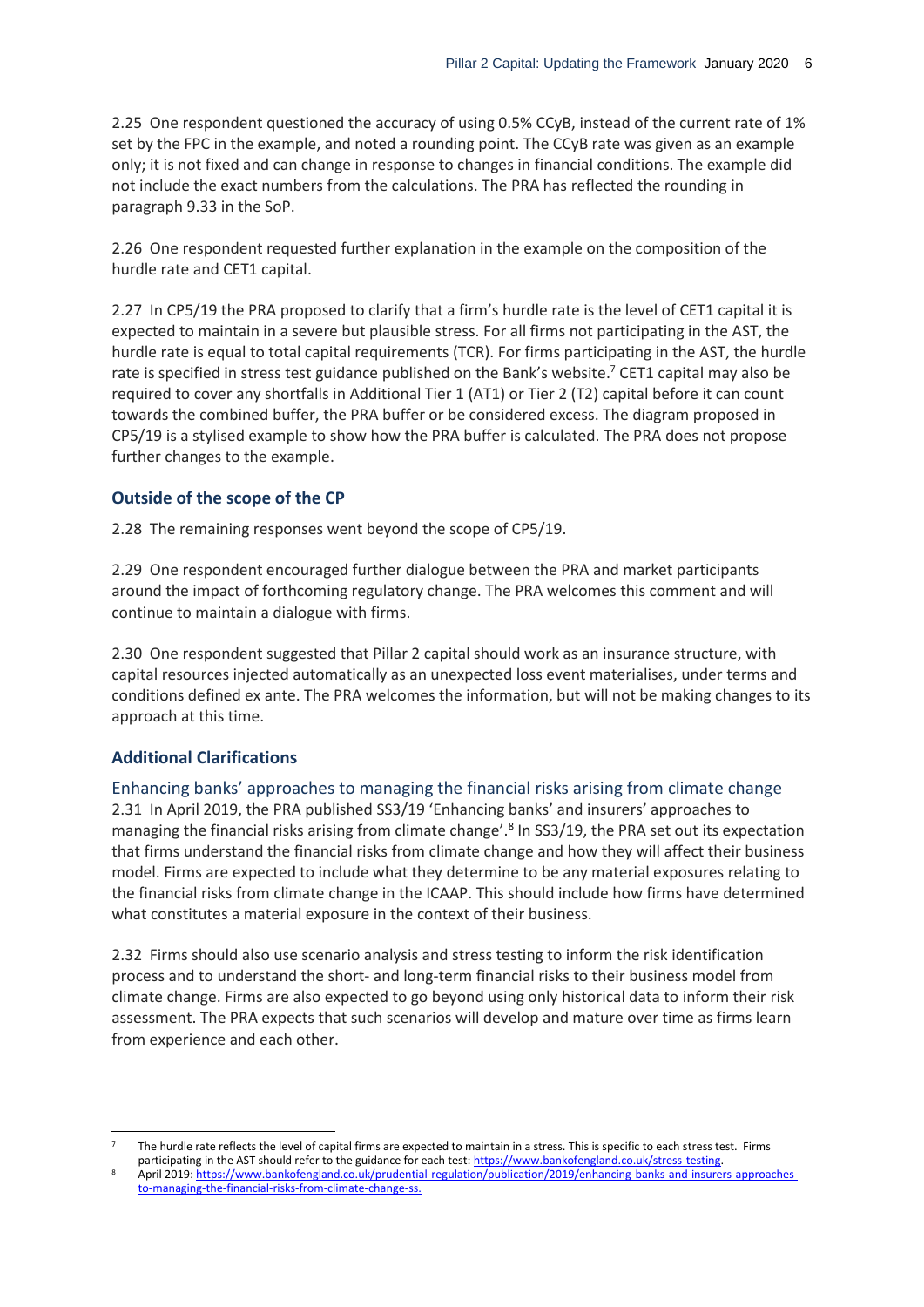2.33 The PRA will add a link to the expectations in SS31/15 in order to consolidate the PRA's expectations for ICAAPs in paragraph 2.42. This addition does not introduce new policy or change existing policy.